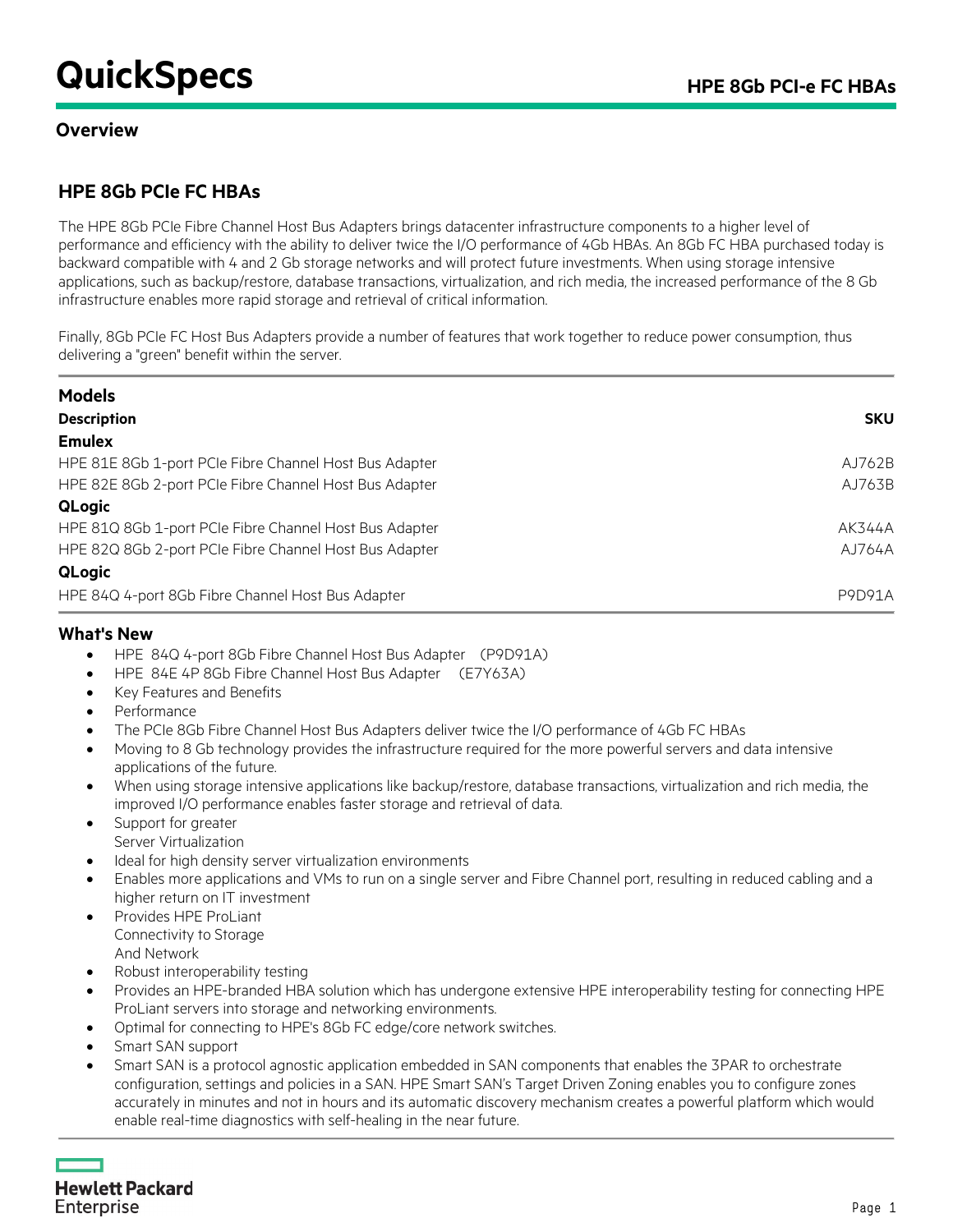### **Service and Support**

#### **HPE Support Services and Warranty Information**

#### **Protect your business beyond warranty with HPE Support Services**

HPE Technology Services delivers confidence, reduces risk and helps customers realize agility and stability. Our integrated portfolio of Services for storage help customers reduce costs, optimize data, streamline storage management, and improve backup and recovery. HPE Support Services enable you to choose the right service level, length of coverage and response time as you purchase your new storage solution, giving you full entitlement for the support for need for your IT and business.

#### **Recommended Services**

Support for this adapter is at the level of server it is a part of. Please check the quickspecs of the server.

#### **Parts and Materials**

Hewlett Packard Enterprise will provide HPE-supported replacement parts and materials necessary to maintain the covered hardware product in operating condition, including parts and materials for available and recommended engineering improvements.

Parts and components that have reached their maximum supported lifetime and/or the maximum usage limitations as set forth in the manufacturer's operating manual, product quick-specs, or the technical product data sheet will not be provided, repaired, or replaced as part of these services.

The defective media retention service feature option applies only to Disk or eligible SSD/Flash Drives replaced by Hewlett Packard Enterprise due to malfunction.

#### **Learn More**

To learn more on HPE Storage Services, please contact your Hewlett Packard Enterprise sales representative or Hewlett Packard Enterprise Authorized Channel Partner

HPE Support Services are sold by Hewlett Packard Enterprise and Hewlett Packard Enterprise Authorized Service Partners. **<http://www.hpe.com/services>**

#### **Warranty**

3-0-0 Three-year parts exchange warranty. Additional warranty protection can be purchased. HPE Global Services provides a three-year, limited warranty, fully supported by a worldwide network of resellers and service providers and toll-free 7 x 24 hardware technical phone support for the duration of the warranty. In addition, available service offerings include a full range of HPE Pointnext operational packaged hardware and software services. **Notes:** Certain restrictions and exclusions apply. Consult the HPE Customer Support Center for details.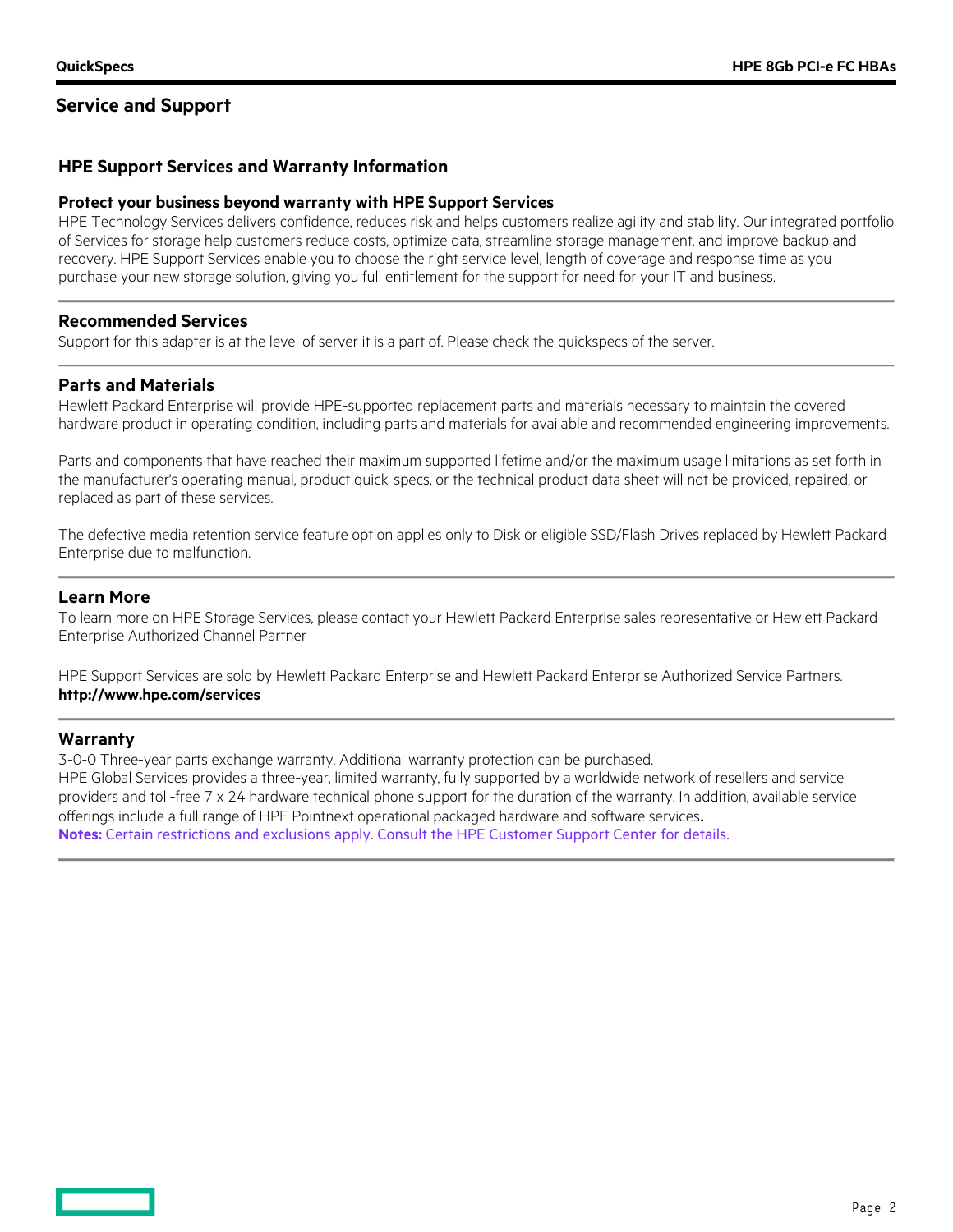$\overline{\phantom{0}}$ 

# **Technical Specifications**

## **System Architecture**

|                                                                                                    | 84E                                                                                         | 84Q                                               | 81E                                 | 82E                                   | 81Q                                                                                | <b>82Q</b>             |
|----------------------------------------------------------------------------------------------------|---------------------------------------------------------------------------------------------|---------------------------------------------------|-------------------------------------|---------------------------------------|------------------------------------------------------------------------------------|------------------------|
| <b>Number of channels</b>                                                                          | Single                                                                                      | Dual                                              | Single                              | Dual                                  | Single                                                                             | Dual                   |
| <b>Port Speed</b>                                                                                  | 8 Gbps                                                                                      | 8 Gbps                                            | 8 Gbps                              | 8 Gbps                                | 8 Gbps                                                                             | 8 Gbps                 |
| Slot type supported                                                                                | PCI Express                                                                                 | <b>PCI Express</b>                                | PCI Express                         | PCI Express                           | PCI Express                                                                        | PCI Express 2.0        |
|                                                                                                    | 2.0 to Fibre                                                                                | 2.0 to Fibre                                      | 2.0 to Fibre                        | 2.0 to Fibre                          | 2.0 to Fibre                                                                       | to Fibre               |
|                                                                                                    | Channel                                                                                     | Channel                                           | Channel                             | Channel                               | Channel                                                                            | Channel                |
| <b>OS Supported</b>                                                                                |                                                                                             |                                                   |                                     |                                       |                                                                                    |                        |
| Notes: Always refer to the HPE Single Point of Connectivity Knowledge for HPE Storage Products at: |                                                                                             |                                                   |                                     |                                       |                                                                                    |                        |
| http://www.hpe.com/storage/spock for specific product support information.                         |                                                                                             |                                                   |                                     |                                       |                                                                                    |                        |
| Windows Server                                                                                     | x86, x64, R2,                                                                               | x86, x64, R2,                                     | x86, x64, IA64,                     | x86, x64, IA64,                       | x86, x64, IA64,                                                                    | x86, x64, IA64,        |
| 2008                                                                                               | SP1, SP2                                                                                    | SP1, SP2                                          | R2, SP1, SP2                        | R2, SP1, SP2                          | R2, SP1, SP2                                                                       | R2, SP1, SP2           |
| Windows Server                                                                                     | x64, R2                                                                                     | x64, R2                                           | x64, R2                             | x64, R2                               | x64, R2                                                                            | x64, R2                |
| 2012                                                                                               |                                                                                             |                                                   |                                     |                                       |                                                                                    |                        |
| VMware 5.1/5.5/6.0                                                                                 | <b>YES</b>                                                                                  | <b>YES</b>                                        | <b>YES</b>                          | <b>YES</b>                            | <b>YES</b>                                                                         | <b>YES</b>             |
| RHEL 5/6/7                                                                                         | x86, x64                                                                                    | x86, x64                                          | x86, x64                            | x86, x64                              | x86, x64                                                                           | x86, x64               |
| SLES 10/11/12                                                                                      | x86, x64                                                                                    | x86, x64                                          | x86, x64                            | x86, x64                              | x86, x64                                                                           | x86, x64               |
| Ubuntu 14.04                                                                                       | x86                                                                                         | x86                                               | x86                                 | x86                                   | x86                                                                                | x86                    |
| Citrix Xen Server 6.5                                                                              | x86                                                                                         | x86                                               | x86                                 | x86                                   | x86                                                                                | x86                    |
|                                                                                                    | Always refer to the HPE Single Point of Connectivity Knowledge for HPE Storage Products at: |                                                   |                                     |                                       |                                                                                    |                        |
|                                                                                                    | http://www.hpe.com/storage/spock for specific product support information.                  |                                                   |                                     |                                       |                                                                                    |                        |
| <b>Servers Supported</b>                                                                           | Select HPE ProLiant Gen9, Gen 8 and G7 servers                                              |                                                   |                                     |                                       |                                                                                    |                        |
|                                                                                                    | Notes: Refer to server QuickSpecs for details regarding supported options.                  |                                                   |                                     |                                       |                                                                                    |                        |
| <b>Array Platforms</b>                                                                             |                                                                                             |                                                   |                                     |                                       | Refer to http://www.hpe.com/storage/spock for specific product support information |                        |
| Supported                                                                                          |                                                                                             |                                                   |                                     |                                       |                                                                                    |                        |
| <b>What's Included in</b>                                                                          | 8 Gbps HBA                                                                                  | 8 Gbps HBA                                        | 8 Gbps HBA                          | 8 Gbps HBA                            | 8 Gbps HBA                                                                         | 8 Gbps HBA             |
| the Box?                                                                                           | with standard                                                                               | with standard                                     | with standard                       | with standard                         | with standard                                                                      | with standard          |
|                                                                                                    | bracket, four 8                                                                             | bracket, four 8                                   | bracket, one 8                      | bracket, two 8                        | bracket, one 8                                                                     | bracket, two 8         |
|                                                                                                    | Gbps SFP+,                                                                                  | Gbps SFP+,                                        | Gbps SFP+,                          | Gbps SFP+,                            | Gbps SFP+,                                                                         | Gbps SFP+,             |
|                                                                                                    | low-profile                                                                                 | low-profile                                       | low-profile                         | low-profile                           | low-profile                                                                        | low-profile            |
|                                                                                                    | bracket,                                                                                    | bracket.                                          | bracket,                            | bracket,                              | bracket,                                                                           | bracket,               |
|                                                                                                    | documentation                                                                               | documentation                                     | documentation                       | documentation                         | documentation                                                                      | documentation          |
| <b>Environmental -</b>                                                                             | 32° to 122° F<br>(0° to 50° C)                                                              | 32° to 122° F<br>$(0^{\circ}$ to 50 $^{\circ}$ C) | 32° to 131° F<br>(0° to 55° C)      | 32° to 131° F                         | 32° to 131° F                                                                      | 32° to 131° F          |
| <b>Operating</b>                                                                                   | (dry bulb)                                                                                  | (dry bulb)                                        |                                     | (0° to 55° C)                         | $(0°$ to 55 $°C)$                                                                  | (0° to 55° C)          |
| <b>Temperature</b>                                                                                 |                                                                                             |                                                   |                                     |                                       |                                                                                    |                        |
| <b>Environmental -</b>                                                                             | -40° F to 163°                                                                              | $-40^{\circ}$ F to $163^{\circ}$<br>F             | -20° to 158° F<br>$(-40° to 70° C)$ | -20° to 158° F<br>$(-40°$ to $70°$ C) | -20° to 158° F<br>$(-40° to 70° C)$                                                | -20° to 158° F         |
| <b>Storage</b>                                                                                     | F<br>$(-43^{\circ}$ to 73° C)                                                               | (-43° to 73° C)                                   |                                     |                                       |                                                                                    | $(-40° to 70° C)$      |
| Temperature                                                                                        | (dry bulb)                                                                                  | (dry bulb)                                        |                                     |                                       |                                                                                    |                        |
| <b>Environmental -</b>                                                                             | 5% to 93%                                                                                   | 5% to 93%                                         | 5% to 95%                           | 5% to 95%                             | 10% to 90%                                                                         | 10% to 90%             |
| <b>Relative Humidity -</b>                                                                         | (relative, non-                                                                             | (relative, non-                                   | non-                                | non-                                  | non-                                                                               | non-                   |
| <b>Operating</b>                                                                                   | condensing)                                                                                 | condensing)                                       | condensing                          | condensing                            | condensing                                                                         | condensing             |
| <b>Product Dimensions</b>                                                                          | 12.08 x 16.76                                                                               | 12.08 x 16.76                                     | $6.60 \times 2.71$ in               | $6.60 \times 2.71$ in                 | $6.60 \times 2.54$ in                                                              | $6.60 \times 2.54$ in  |
| (HxW)                                                                                              | x 11.12 cm                                                                                  | x 11.12 cm                                        | $(167.64 \times 68.8)$              | (167.64x68.8)                         | $(167.64 \times 64.4$                                                              | $(167.64 \times 64.4)$ |
|                                                                                                    |                                                                                             |                                                   | mm)                                 | mm)                                   | mm)                                                                                | mm)                    |
| <b>Media</b>                                                                                       | Multi-mode                                                                                  | Multi-mode                                        | Multi-mode                          | Multi-mode                            | Multi-mode                                                                         | Multi-mode             |
|                                                                                                    | Optic (SFP+)                                                                                | Optic (SFP+)                                      | Optic (SFP+)                        | Optic (SFP+)                          | Optic (SFP+)                                                                       | Optic (SFP+)           |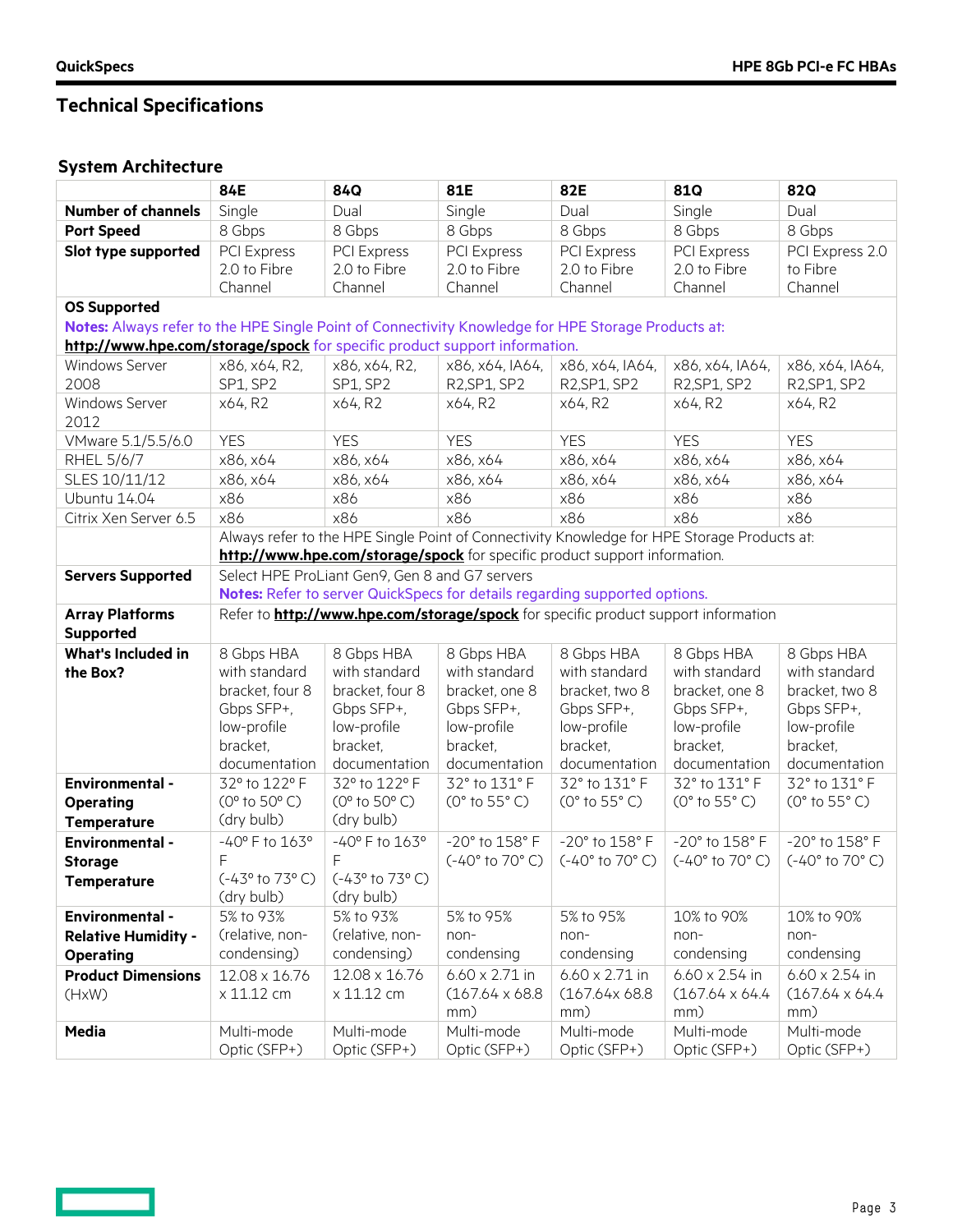**Contract** 

# **Technical Specifications**

|                       | 84E              | 84Q              | 81E            | 82E            | 810            | <b>82Q</b>    |
|-----------------------|------------------|------------------|----------------|----------------|----------------|---------------|
| <b>Connector</b>      | Short wave       | Short wave       | Short wave     | Short wave     | Short wave     | Short wave    |
|                       | laser with LC    | laser with LC    | laser with LC  | laser with LC  | laser with LC  | laser with LC |
|                       | type connector   | type connector   | type connector | type connector | type connector | type          |
|                       |                  |                  |                |                |                | connector     |
| <b>PCIe Connector</b> | PCIe x8          | PCIe x8          | PCIe x8        | PCIe x8        | PCIe x8        | PCIe x8       |
|                       | Max x4 lanes     | Max x4 lanes     | Max x4 lanes   | Max x4 lanes   | Max x4 lanes   | Max x4 lanes  |
|                       | Gen <sub>2</sub> | Gen <sub>2</sub> | Gen2           | Gen2           | Gen2           | Gen2          |
|                       | Max x8 lanes     | Max x8 lanes     | Max x8 lanes   | Max x8 lanes   | Max x8 lanes   | Max x8 lanes  |
|                       | Gen1             | Gen1             | Gen1           | Gen1           | Gen1           | Gen1          |
| Auto-negotiation      | 8/4/2 Gbps       | $8/4/2$ Gbps     | $8/4/2$ Gbps   | $8/4/2$ Gbps   | $8/4/2$ Gbps   | $8/4/2$ Gbps  |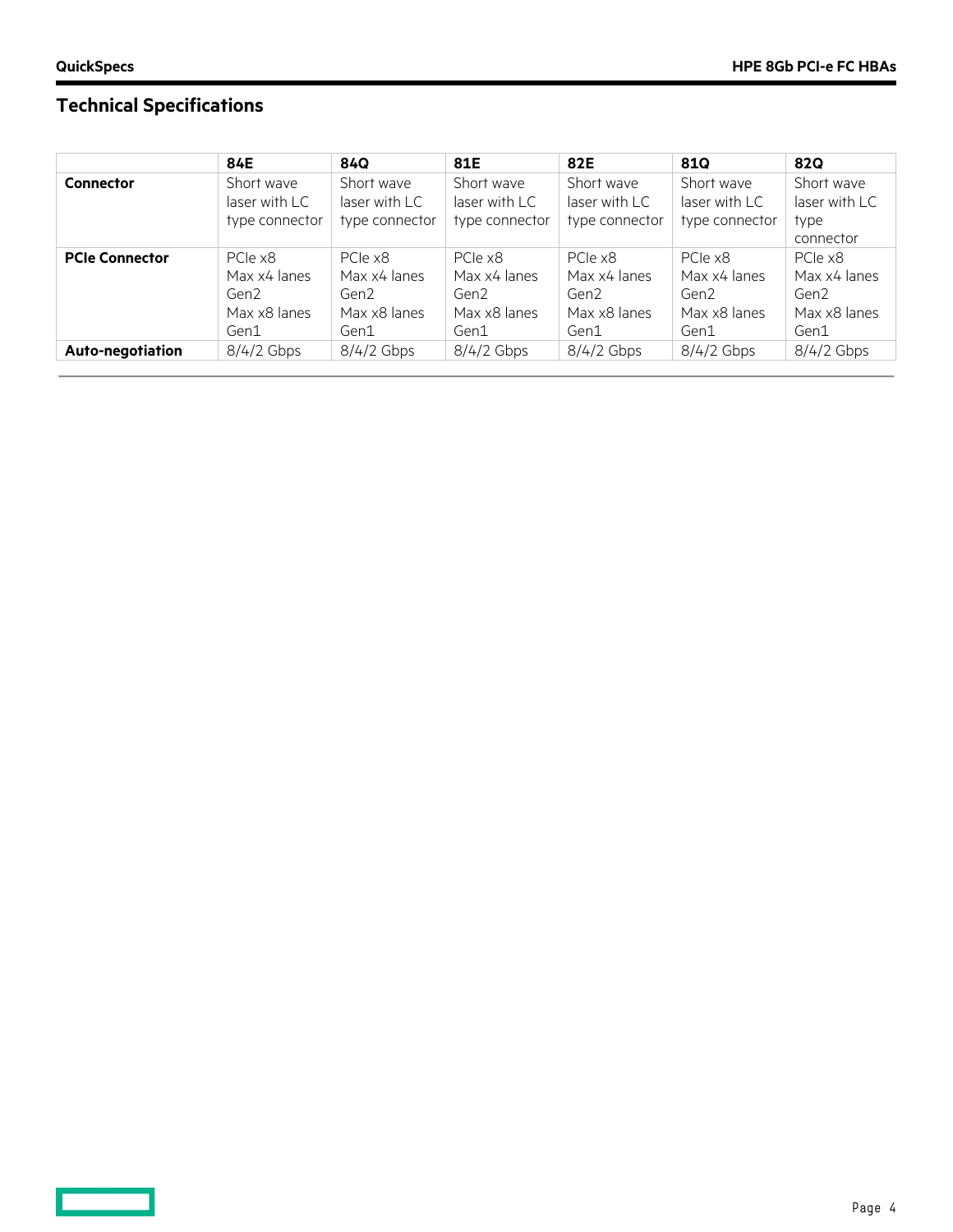$\Box$ 

## **Summary of Changes**

| <b>Date</b> | <b>Version History</b> | <b>Action</b> | <b>Description of Change</b>                                                                                                  |
|-------------|------------------------|---------------|-------------------------------------------------------------------------------------------------------------------------------|
| 03-Aug-2020 | Version 20             | Changed       | QuickSpecs layout was updated and Branding Refresh was applied.                                                               |
| 15-Oct-2018 | Version 19             | Changed       | Obsolete SKUs were removed.                                                                                                   |
|             |                        |               | Overview, Service and Support and Technical Specifications sections                                                           |
|             |                        |               | were updated                                                                                                                  |
| 23-Oct-2017 | Version 18             | Changed       | Care Pack naming and Service and Support- Parts and Materials                                                                 |
|             |                        |               | updated.                                                                                                                      |
| 07-Oct-2016 | Version 17             | Changed       | Changes made to the Technical Specification Section                                                                           |
| 27-May-2016 | Version 16             | Changed       | Changes made to the Technical Specification and Overview Sections.                                                            |
| 31-Mar-2016 | Version 15             | Changed       | Changes made to the Overview and Tech Specs Sections                                                                          |
| 09-May-2014 | Version 14             | Changed       | Support was revised.                                                                                                          |
| 13-Aug-2012 | Version 13             | Changed       | Changed were made in Overview, Models, Service and Support, HPE                                                               |
|             |                        |               | Pointnext operational and Warranty Information and in Technical                                                               |
|             |                        |               | Specifications sections.                                                                                                      |
| 04-Nov-2011 | Version 12             | Changed       | Changes made to the Technical Specifications section only.                                                                    |
| 14-Oct-2011 | Version 11             | Changed       | Array Platforms Supported was revised in the Technical Specifications                                                         |
|             |                        |               | chart.                                                                                                                        |
| 09-Jun-2011 | Version 10             | Removed       | Mentions of StorageWorks were removed.                                                                                        |
| 01-Apr-2011 | Version 9              | Changed       | Servers Supported was completely revised in Technical Specifications.                                                         |
| 15-Oct-2010 | Version 8              | Changed       | PCI-e was changed to PCIe throughout, including in the title                                                                  |
|             |                        |               | Servers Supported and Array Platforms Supported were revised, U5 was                                                          |
|             |                        |               | added to VMware 3.5 and VMware 4.1 was added in Technical                                                                     |
|             |                        |               | Specifications                                                                                                                |
| 08-Jan-2010 | Version 7              | Added         | VMware ESX Server 3.5 and 4.0, Windows Server 2003 R2 and 2008                                                                |
|             |                        |               | R2, EVA6400 and EVA8400, XP disk Arrays and HPE ProLiant DL785                                                                |
|             |                        |               | G5/G6 were added.                                                                                                             |
| 18-Sep-2009 | Version 6              | Changed       | Changes were made throughout the QuickSpecs. Note the title has                                                               |
|             |                        |               | changed.                                                                                                                      |
| 28-May-2009 | Version 5              | Changed       | The QuickSpecs was rebuilt.                                                                                                   |
| 22-Sep-2008 | Version 4              | Changed       | Changes were made to the Overview: Models and the Features and                                                                |
|             |                        |               | Benefits: Key Features sections.                                                                                              |
| 11-Jul-2008 | Version 3              | Changed       | PCI-E to PCIe throughout the entire QuickSpecs, including the Title                                                           |
|             |                        |               | Revised Benefits At A Glance in the Features and Benefits section                                                             |
|             |                        |               | Changes made to the Chart in the Technical Specifications section                                                             |
|             |                        |               | include:                                                                                                                      |
|             |                        |               | Addition of Microsoft Windows Server 2008, Red Hat Enterprise Linux<br>4.5/4.6 and 5.1/5.2 and SUSE Linux Enterprise Server 9 |
|             |                        |               | Removal of EVA 3000 and EVA 5000 Array Platforms                                                                              |
| 16-Jun-2008 | Version 2              | Changed       | Changes were made throughout the QuickSpecs including, Models and                                                             |
|             |                        |               | Product Description in the Overview section, Benefits in the Features                                                         |
|             |                        |               | and Benefits section and the Chart in Technical Specifications and                                                            |
|             |                        |               | adding Key Features for Emulex LPe 12000/LPe 12002 to the                                                                     |
|             |                        |               | Technical Specifications section. NOTE also the title has changed.                                                            |
| 26-Feb-2008 | Version 1              | New           | New QuickSpecs.                                                                                                               |